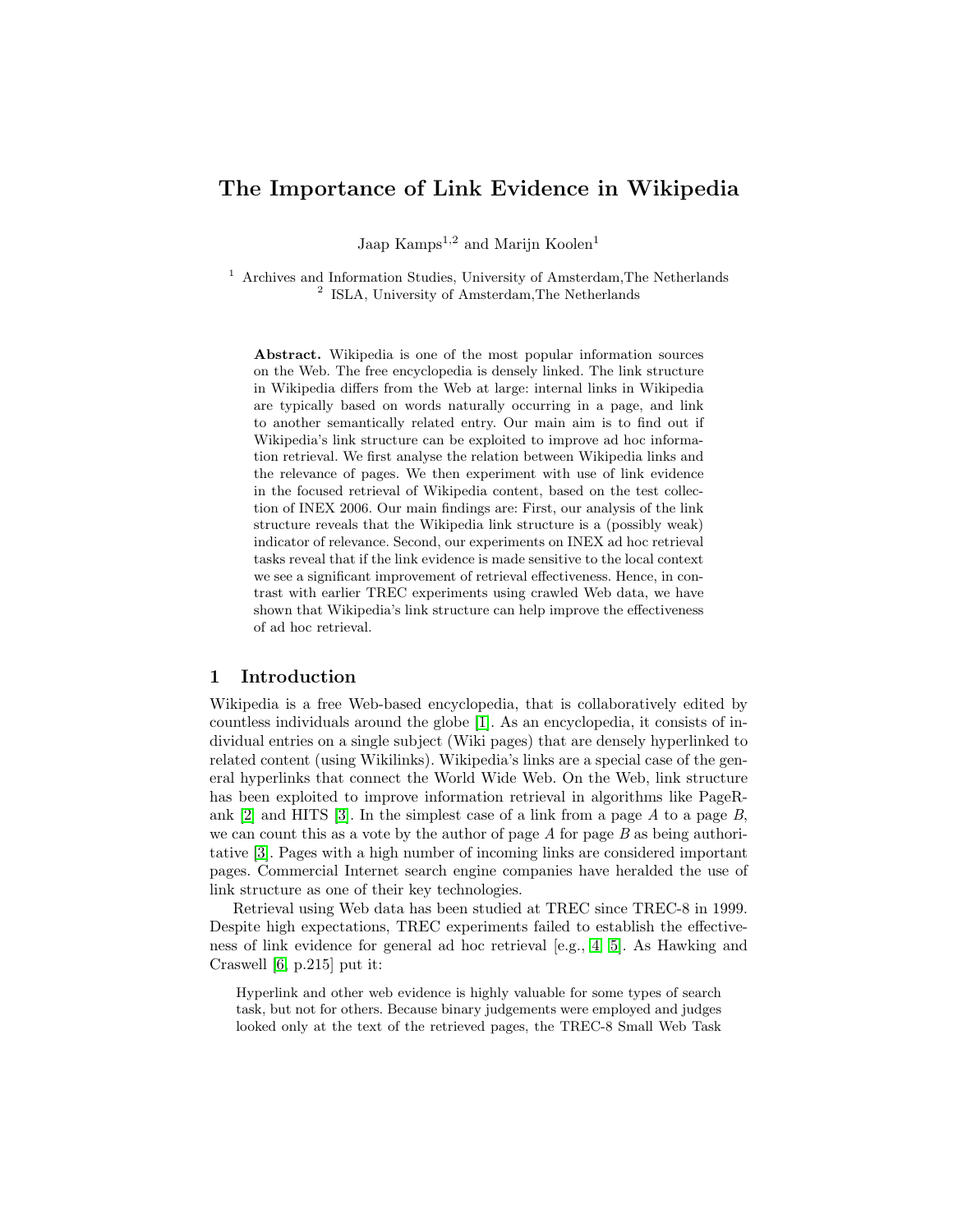and the TREC-9 Main Web Task did not accurately model typical Web search. . . .

In prototypical TREC Ad Hoc methodology, the task presupposes a desire to read text relevant to a fairly precisely defined topic, and documents are judged on their own text content alone as either relevant or not relevant. By contrast, Web searchers typically prefer the entry page of a well-known topical site to an isolated piece of text, no matter how relevant. For example, the NASA home page would be considered a more valuable answer to the query "space exploration" than newswire articles about Jupiter probes or NASA funding cuts.

These observations led to the definition of a range of Web-centric tasks, like known-item (homepage, named-page) search and topic distillation. For these special tasks, the URL-type, anchor text and link indegree are effective to improve retrieval performance [\[7;](#page-11-6) [8;](#page-11-7) [9\]](#page-11-8).

Our conjecture is that the links in Wikipedia are different from links between Web documents. Whereas in Web documents, an author can arbitrarily link his page to any other page, whether there is a topical relation or not, in Wikipedia, links tend to be semantic: a link from page  $A$  to page  $B$  shows that page  $B$  is semantically related to (part of) the content of page A. Arguably, there will be some fraction of links that do not denote an important topical relation between pages, and not all links will be equally meaningful in all search contexts. For example, Wikipedia "bots" may automatically insert links serving a particular purpose (think of the year links). However, there is a clear mechanism in place that results in links that are relevant to the context.[3](#page-1-0) This immediately prompts the question: what is the importance of link evidence in such a semantically linked collection?

Given its encyclopedic content, Wikipedia is a particularly attractive resource for informational search requests.<sup>[4](#page-1-1)</sup> Hence, in this paper, our main aim is to find out if Wikipedia's link structure can be exploited to improve the ad hoc retrieval of relevant information. Our experimental evidence is based on the INEX 2006 test collection consisting of an XML version of Wikipedia containing over 650,000 articles, and a set of 114 ad hoc topics with judgments on the passage-level [\[11\]](#page-11-9). Specifically, we want to know:

– Can the link degree structure of a semantically linked document collection be used as evidence for the relevance of ad hoc retrieval results?

To answer this question, we analyse the link structure of Wikipedia pages, and of Wikipedia pages relevant for a particular ad hoc retrieval topic. Furthermore, link structure can be considered in various ways: on a global level, i.e., the number of incoming links over the whole collection, or on a local level, i.e., the

<span id="page-1-0"></span> $3$  See, for example, [http://en.wikipedia.org/wiki/Wikipedia:Only](http://en.wikipedia.org/wiki/Wikipedia:Only_make_links_that_are_relevant_to_the_context)\_make\_links\_ that are [relevant](http://en.wikipedia.org/wiki/Wikipedia:Only_make_links_that_are_relevant_to_the_context) to the context.

<span id="page-1-1"></span><sup>4</sup> That is, in terms of the Broder [\[10\]](#page-11-10) taxonomy, Wikipedia seems a less suitable resource for navigational queries (with the intent to reach a particular site), or for transactional queries (with the intent to perform some web-mediated activity).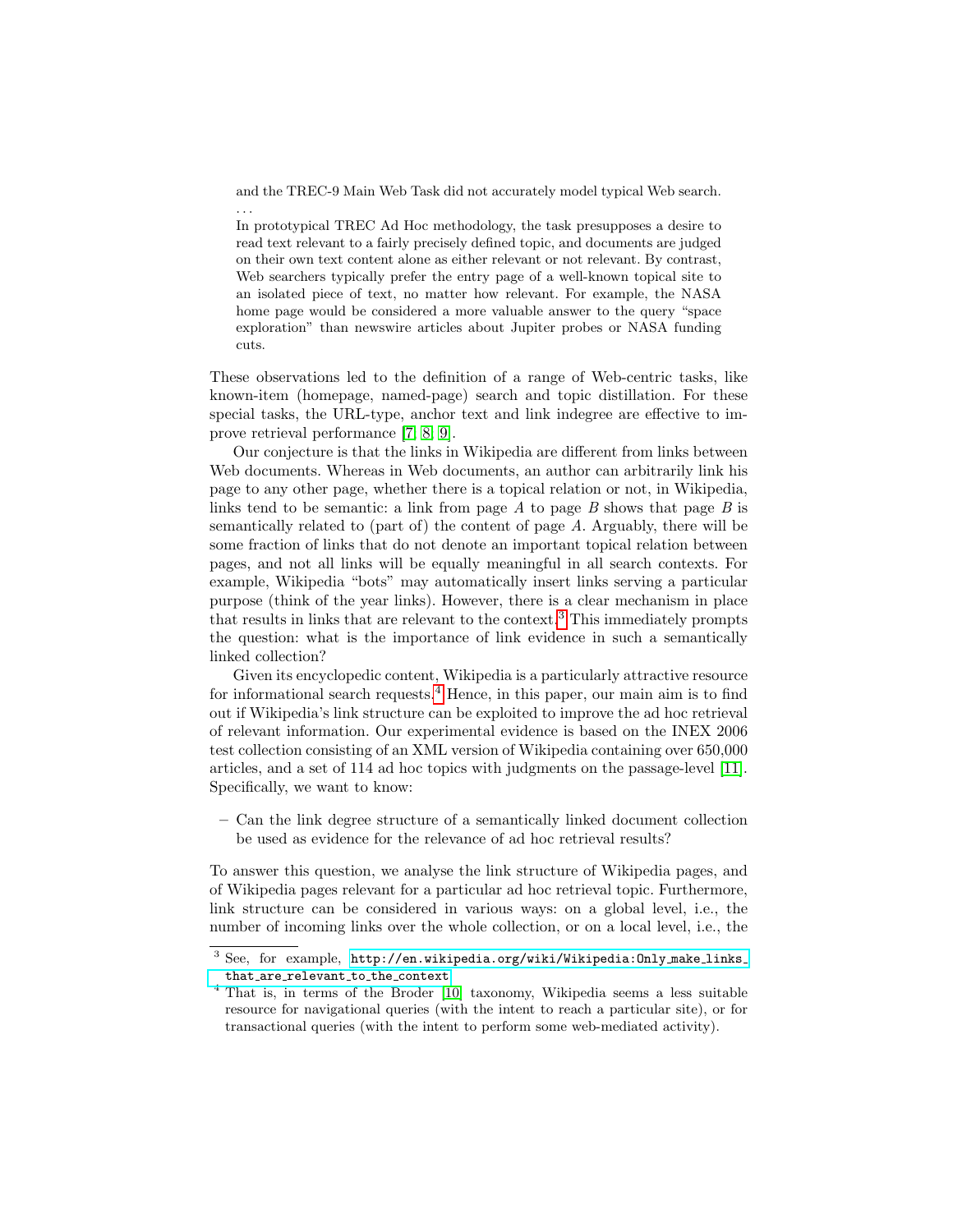

<span id="page-2-1"></span>Fig. 1. Wikipedia collection link indegree (left) and outdegree (right) distribution over 659,304 pages

number of incoming links within the subset of articles retrieved as results for a given topic. So, more specifically, we want to know:

– Can global indegree, local indegree, or a combination of the two, be used effectively to rank results in general ad-hoc retrieval?

To answer this question, we investigate the effectiveness of a number of link degree priors for three different INEX ad hoc retrieval tasks.

The rest of this paper is structured as followed. Next, in Section [2,](#page-2-0) we analyse the link structure of Wikipedia, trying to establish its relation with relevance. Then, in Section [3,](#page-5-0) we detail on how link evidence can be incorporated into the scoring of a retrieval system. This is followed, in Section [4,](#page-8-0) by a range of retrieval experiments trying to establish the impact of link evidence on retrieval effectiveness. We end in Section [5](#page-10-0) by drawing conclusions and discussing our findings.

# <span id="page-2-0"></span>2 Analysis of Wikipedia Link Structure

In this section, we analyse the link structure of Wikipedia. We use the XML'ified snapshot of the English Wikipedia (of early 2006) used at INEX [\[12\]](#page-11-11). We use the set of 114 ad hoc topics from INEX 2006, with their associated relevance judgments. In this section, we only consider Wikipedia pages and the internal links ignoring links to pages outside Wikpedia.

#### 2.1 Degree Distribution

Is the link structure of Wikipedia different from the link structure of the Web? Recall from the above, links in Wikipedia are unlike generic Web links. Does the encyclopedic organization, where there is little redundant information, put a bound on the number of incoming links? Does the organization in mono-topical entries or lemmas restrict the number of outgoing links? We look at the number of different incoming links (indegree) and the number of outgoing links (outdegree). Figure [1](#page-2-1) shows the degree distribution of Wikipedia. The indegree or number of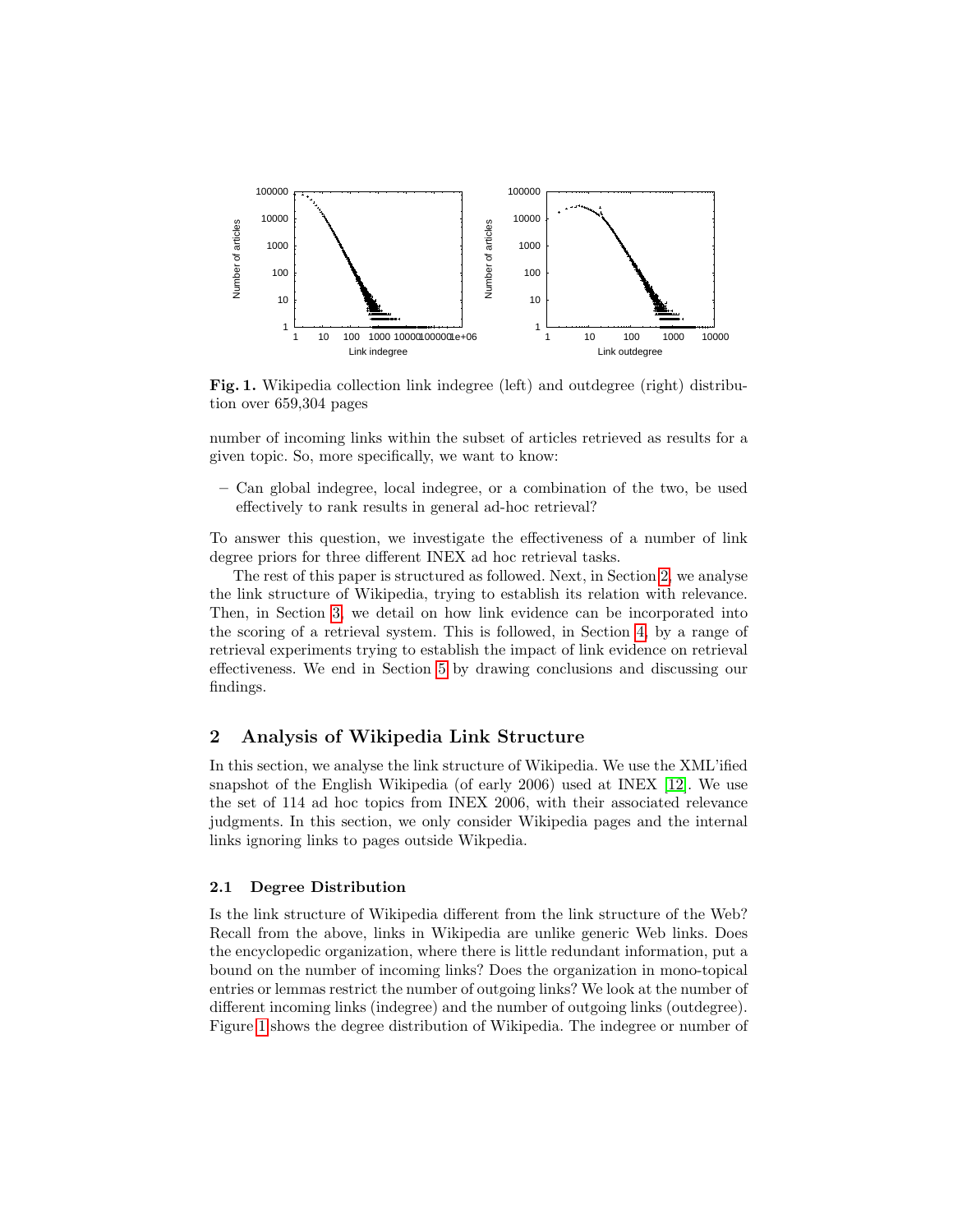

<span id="page-3-0"></span>Fig. 2. Wikipedia collection link indegree distribution of 5,646 "relevant" pages

incoming links is shown on the left hand side, and the outdegree or number of outgoing links is shown on the right hand side. Both curves approximate straight lines on the log-log scale, suggesting a power-law distribution that is familiar for the Web at large [\[13\]](#page-11-12). In the rest of this paper, we focus on indegrees.

What is the degree distribution of relevant pages? The relevance assessments are at the passage level; we treat a Wikipedia page as relevant for a given topic if, and only if, it contains relevant information. Figure [2](#page-3-0) plots the degree distribution for the subset of articles relevant for a INEX 2006 topic. Although there are far fewer data points, we see a similar distribution. There is no absolute evidence in the link indegree: both low indegree and high indegree pages can be relevant.

#### 2.2 Local Degree Distribution

So far, we have looked at global evidence provided by the absolute number of links. We now zoom in on local evidence provided by the number of links among a subset of local pages. We used a standard retrieval system (discussed in detail in Section [4](#page-8-0) below) to find the top 100 best matching Wikipedia articles for each of the INEX 2006 topics. We treat these pages as local context, and only consider links between pages in this subset and ignore all further links.

Recall again our conjecture that links in Wikipedia are semantic links. By restricting our view to the local context, a large fraction of these local links should relate to the topic at hand. Is this local structure different from the global link structure investigated above? The left hand side of Figure [3](#page-4-0) shows the local degree distribution of pages in the local context of any of the INEX 2006 topics. Again, the plot suggests a power-law distribution. On the right hand side of Figure [3,](#page-4-0) we zoom in on only those articles which are relevant for any of the INEX topics. Also here we see a similar distribution. This also shows that local indegree is no absolute evidence of relevance: both low local indegree as well as high local indegree pages can be relevant.

### 2.3 Prior Probability of Relevance

Above, we saw that neither global nor local indegree provides absolute evidence of relevance. But can global or local indegree be used as a (possibly weak) indi-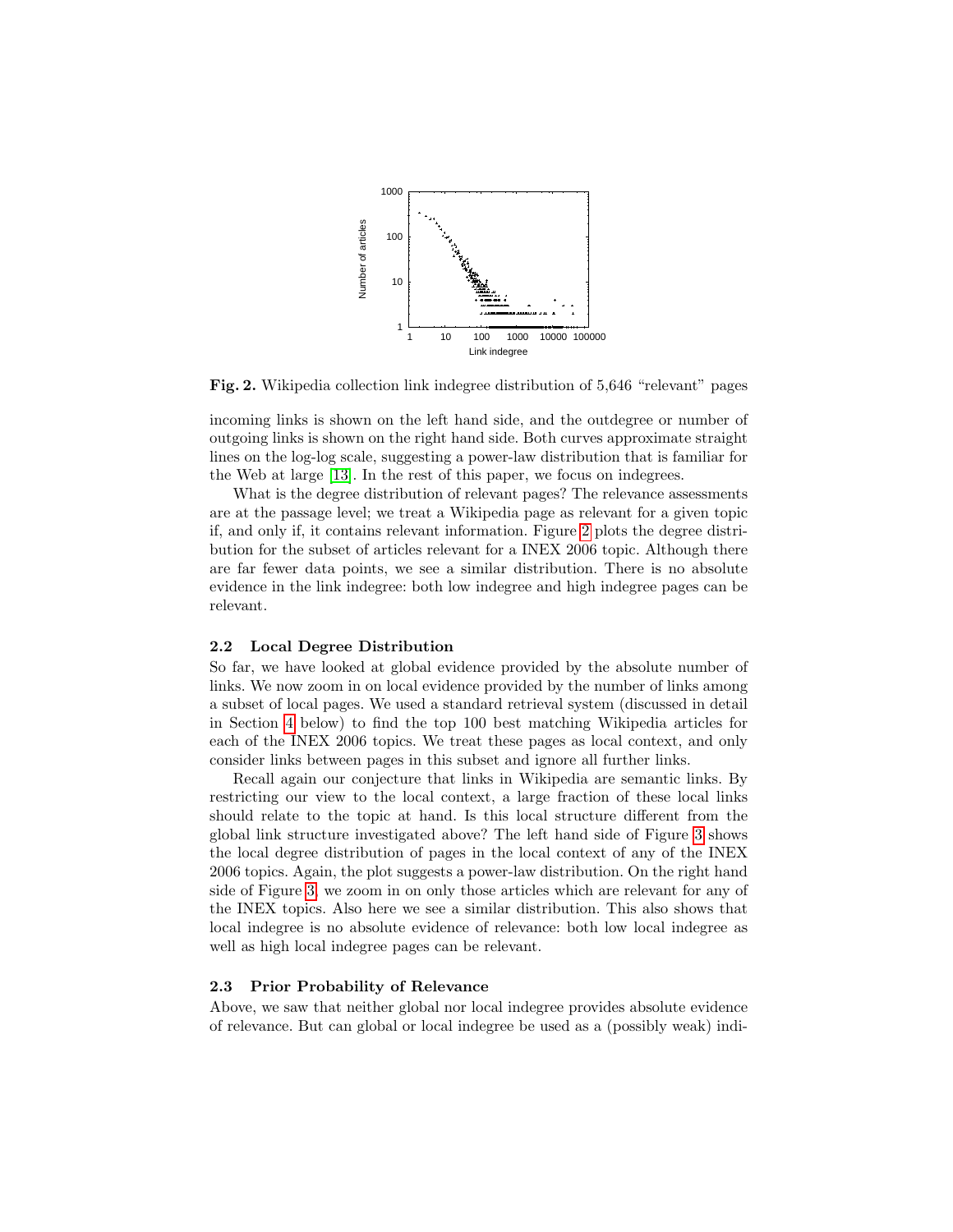

<span id="page-4-0"></span>Fig. 3. Wikipedia local link indegree distribution of 11,339 local pages (left) and of 2,489 local relevant pages (right)



<span id="page-4-1"></span>Fig. 4. Prior probability of relevance of Wikipedia global indegree (left) and local indegree (right)

cator of relevance? That is, if we would know nothing more of a page than its global or local indegree, can we make an educated guess about the relevance of the page?

For a page of a given indegree, we can calculate the prior probability that it is relevant (with respect to at least one of the INEX topics). Specifically, we calculate the fraction of pages with that indegree that is relevant to any of the topics. To overcome data sparseness, we group the indegrees in bins for which we use an exponential scale. The left hand side of Figure [4](#page-4-1) shows the prior probability of relevance of global indegree. We see a clear increase in the prior probability of relevance with increasing global indegree. Although there are more relevant pages with a low indegree (as was shown in Figure [2\)](#page-3-0), this number is dwarfed by the total number of pages with a low indegree (as shown in Figure [1\)](#page-2-1), leading to a relatively low prior probability of relevance. Conversely, although the number of relevant pages with a high indegree is modest, this is still a substantial fraction of all the pages with a high indegree—up to a third of these pages is relevant for at least one of the INEX topics.

We do the same analysis for the local indegree, shown on the right hand side of Figure [4.](#page-4-1) The prior probability of relevance also clearly increases with local indegree. Again, although the absolute number of relevant pages with a low local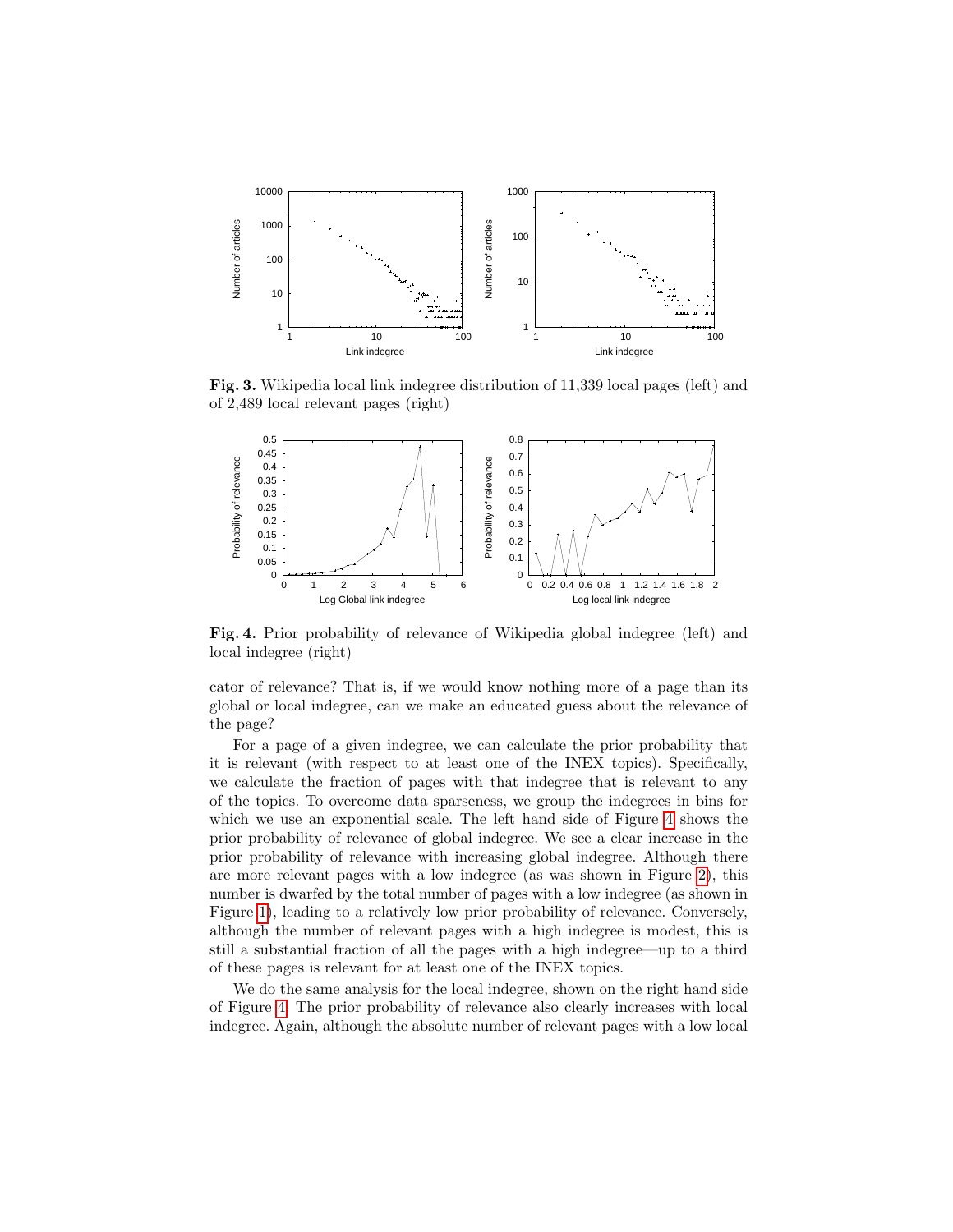| Title                            | Global indegree Title |                                | Local indegree |
|----------------------------------|-----------------------|--------------------------------|----------------|
| 1990s                            |                       | $10,033$ Toy Story             | 96             |
| Screenwriter                     |                       | $762$ Toy Story 2              | 34             |
| Gnosticism                       |                       | $424$ Pixar                    | 34             |
| Madeira Islands                  |                       | 339 Monsters, Inc.             | 25             |
| Psychedelic music                |                       | $339$ Finding Nemo             | 22             |
| $1995$ in film                   |                       | $314$  Aladdin (1992 film)     | 14             |
| Computer-generated imagery       |                       | 310 Madeira Islands            | 12             |
| Academy Award for Original Music |                       | 268 Computer-generated imagery | 12             |
| Score                            |                       |                                |                |
| Tom Hanks                        |                       | 248 Buzz Lightyear             | 12             |
| Debian                           |                       | 210 1990s                      | 11             |

<span id="page-5-1"></span>Table 1. Top 10 Wikipedia articles for topic 339 "Toy Story"

indegree is higher (as shown in Figure [3\)](#page-4-0), a larger fraction of pages with a high local indegree is relevant. The prior probability of relevance rises to well above 0.5 for pages with a high local indegree.

### 2.4 Naive Reranking

We selected one topic to look in detail at what happens to the top results when naively reranked by indegree. Topic 339 has title Toy Story, and is about the computer animated movie from 1995. We took the top 100 articles from the baseline run described in Section [3](#page-5-0) below, and list the 10 articles with the highest global indegree (on the left) and the 10 highest local indegree (on the right) in Table [1.](#page-5-1)

The articles with the highest global indegree are at best slightly related to the Toy Story movie, but there are also infiltrations like Screenwriter and Gnosticism—pages that might be important or authoritative, but outside the scope of our topic at hand. The articles with the highest local indegree look much more promising, but still there are a lot of articles that are only weakly related to Toy Story. The qualitative analysis suggests that global and local indegree are weak indicators of relevance. Therefore, in reranking, their weight should be small compared to the weight of the content-based retrieval score.

Summarizing, our analysis of the link structure reveals that the Wikipedia link structure is a (possibly weak) indicator of relevance of Wiki pages. A naive reranking based on only global or local indegree is not effective: it leads to the infiltration of important but off-topic pages.

# <span id="page-5-0"></span>3 Incorporating Link Evidence

In this section, we discuss how link evidence can be incorporated in our retrieval model. Results at INEX can be arbitrary XML elements (such as paragraphs, sections, or the whole article), and we simply index each XML element as a separate document. Link structure is used at the article or Wiki page level, we simply associate each element with the link structure of the article it is part of.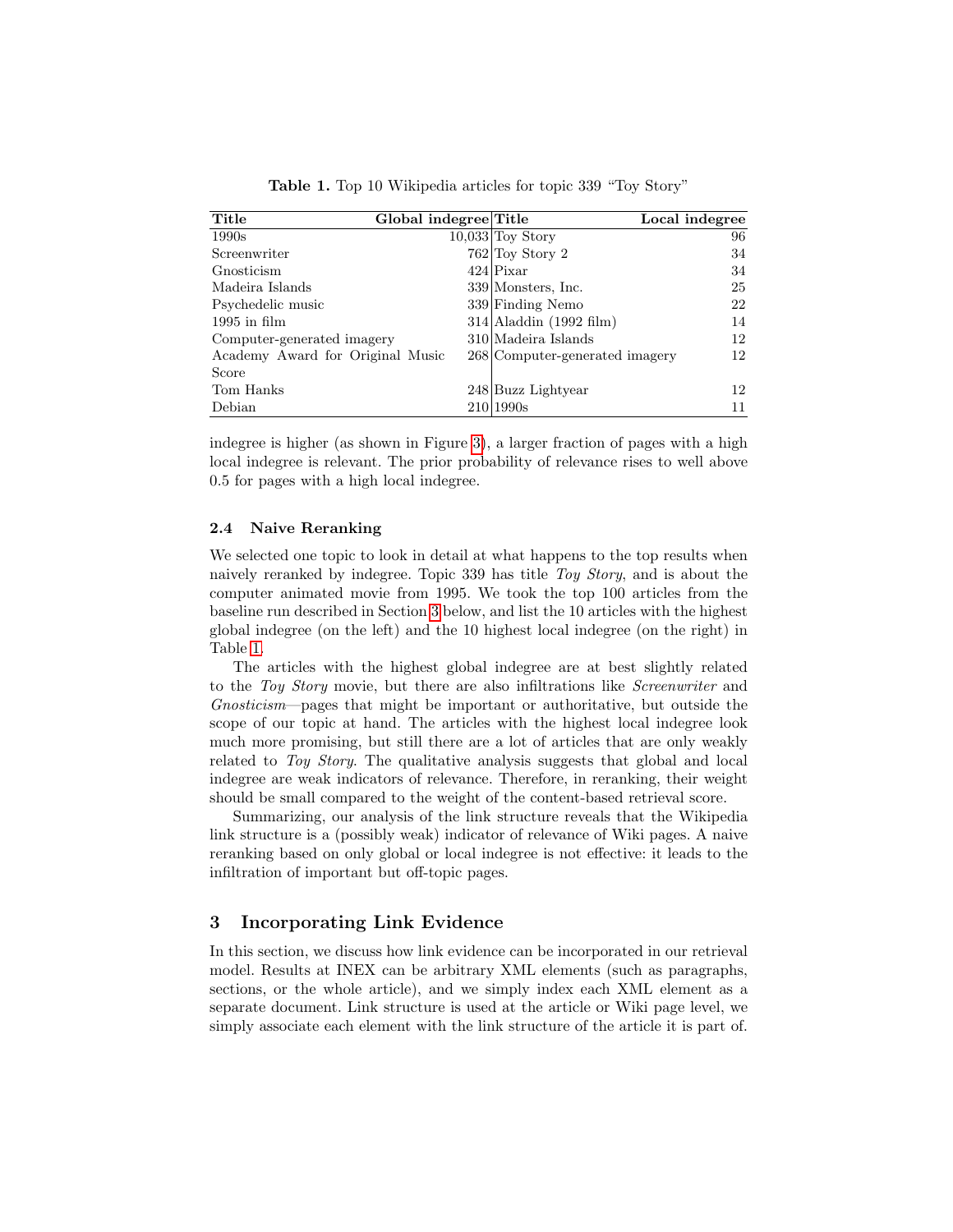#### 3.1 Retrieval Model

We use a language model extension of Lucene  $[14]$ , i.e., for a collection  $D$ , document  $d$  and query  $q$ :

$$
P(d|q) = P(d) \cdot \prod_{t \in q} ((1 - \lambda) \cdot P(t|D) + \lambda \cdot P(t|d)), \qquad (1)
$$

where  $P(t|d) = \frac{\text{freq}(t,d)}{|d|}$ ,  $P(t|D) = \frac{\text{freq}(t,D)}{\sum_{d|c,D}|d}$  $\frac{\text{eq}(t,D)}{d\epsilon_D}|d|$ , and  $P(d) = \frac{|d|}{\sum_{d'\in D} |d|}$  $\frac{|a|}{d^{\prime} \in D}$  and  $\frac{|b|}{d}$ . For our experiments we have used  $\lambda = 0.15$  throughout. Our efficient implementation of the model calculates ranking-equivalent logs of the probabilities [\[15\]](#page-11-14). We take the exponent to get a score resembling a probability, and only then apply the length-prior.

# 3.2 Link Degree Priors

We incorporate link evidence by by multiplying the retrieval score with a further link degree prior:

$$
Score = Score_{retrieved} \cdot Prior
$$
 (2)

We will, for convenience, refer to the link evidence as prior, even though we do not actually transform it into a probability distribution. Note that we can turn any prior into a probability distribution by multiplying it with a constant factor  $\frac{1}{\sum_{d \in D} Prior(d)}$ , leading to the same ranking.

Recall from above that we need to be careful when incorporating link evidence. We do not want to retrieve pages that only have a high link score, i.e., pages that may be important but unrelated to the topic of request. Hence, as a safe-guard, we apply the link priors only to the first 100 retrieved articles per topic. That is, we process the list of XML element results until we have encountered 100 articles, and only use the global or local indegree of these articles by simply treating the indegrees of lower ranked articles as zero. Note that elements deep down the result list may still be boosted if they belong to one of the top 100 articles.

#### 3.3 Baseline

Our baseline is the retrieval model without using link evidence. To explain the impact of the link evidence, we look again in detail at Topic 339 and the effects of the priors on the top 10 articles. In the upper left corner of Table [2](#page-7-0) the titles of the top 10 retrieved Wikipedia articles for the baseline run are given.

#### 3.4 Global Indegree

The global indegree prior is proportional to the global degree of an article:

$$
P_{\text{Glob}} \propto 1 + global \tag{3}
$$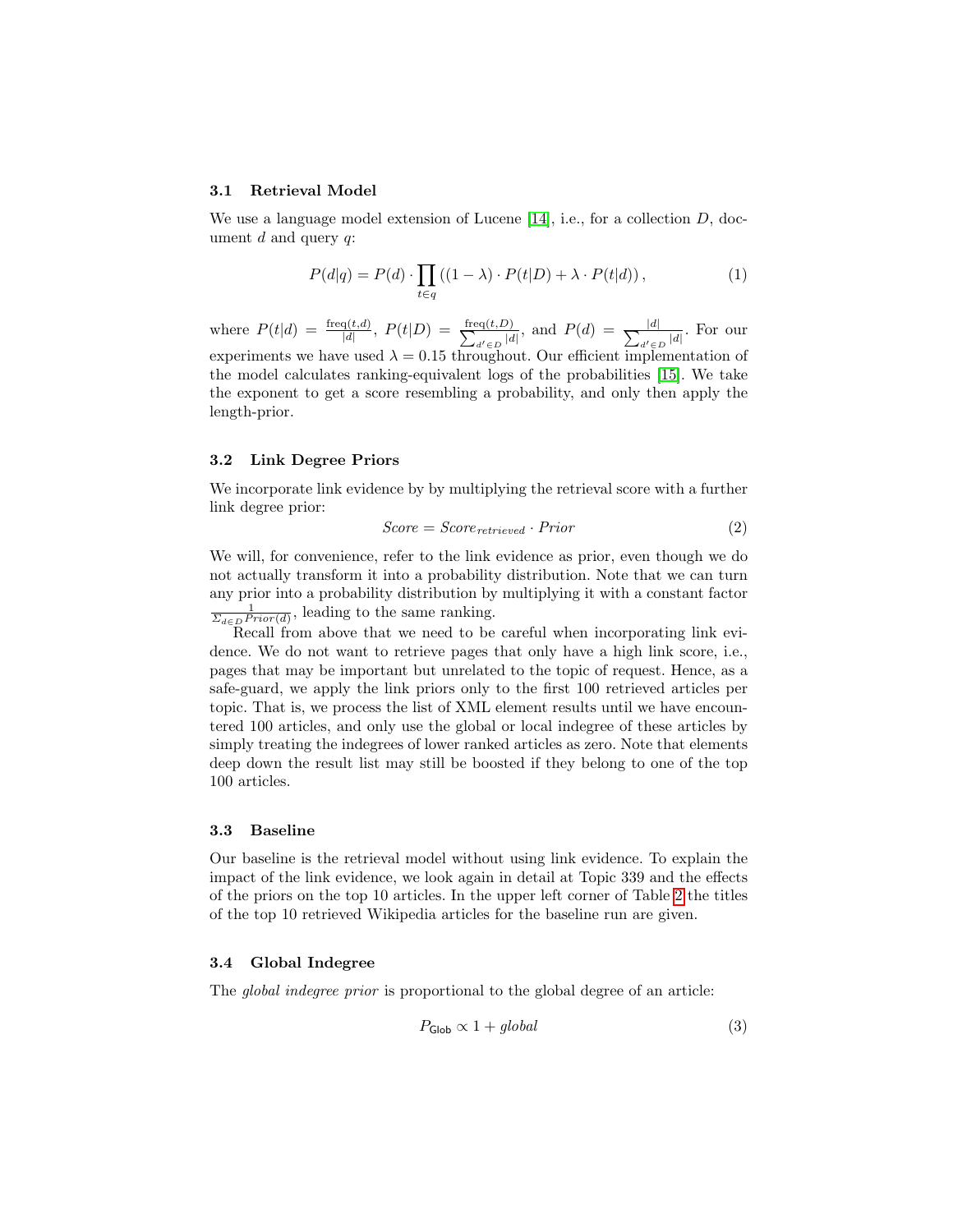| Baseline run                                      | Global indegree prior                       |  |  |  |
|---------------------------------------------------|---------------------------------------------|--|--|--|
| List of Disney animated features' titles in 1990s |                                             |  |  |  |
| various languages                                 |                                             |  |  |  |
| Toy Story                                         | Screenwriter                                |  |  |  |
| Toy Story 2                                       | Gnosticism                                  |  |  |  |
| Buzz Lightyear                                    | $1995$ in film                              |  |  |  |
| Toy Story 3                                       | Computer-generated imagery                  |  |  |  |
| List of computer-animated films                   | Toy Story                                   |  |  |  |
| 100 Greatest Cartoons                             | Academy Award for Original Music Score      |  |  |  |
| $C64$ Direct-to-TV                                | Tom Hanks                                   |  |  |  |
| List of Capcom games                              | Pixar                                       |  |  |  |
| Pixar                                             | Debian                                      |  |  |  |
| Local indegree prior                              | Local/Global indegree prior                 |  |  |  |
| Toy Story                                         | Toy Story                                   |  |  |  |
| Toy Story 2                                       | List of Disney animated features' titles in |  |  |  |
|                                                   | various languages                           |  |  |  |
| Pixar                                             | Toy Story 2                                 |  |  |  |
| Monsters, Inc.                                    | Toy Story 3                                 |  |  |  |
| Buzz Lightyear                                    | Buzz Lightyear                              |  |  |  |
| Finding Nemo                                      | List of computer-animated films             |  |  |  |
| Aladdin (1992 film)                               | 100 Greatest Cartoons                       |  |  |  |
| Toy Story 3                                       | Sheriff Woody                               |  |  |  |
| Computer-generated imagery                        | Timeline of CGI in film and television      |  |  |  |
| 1990s                                             | Andrew Stanton                              |  |  |  |

<span id="page-7-0"></span>Table 2. Top 10 Wikipedia articles for topic 339 "Toy Story"

Alternatively, we use a conservative log global indegree prior:

$$
P_{\text{LogGlob}} \propto 1 + \log(1 + global) \tag{4}
$$

Inspecting our running example immediately confirms that we need to be careful when incorporating global link evidence. In the upper right corner of Table [2,](#page-7-0) the top 10 articles after reranking by global indegree are given. Although some top 10 results are retained, Toy Story at rank 6 and Pixar at rank 9, we see the infiltration of pages with a high global indegree—all of them are in Table [1—](#page-5-1)but with only a loose relation to the topic at hand.

### 3.5 Local Indegree

The local indegree prior is proportional to the local degree of an article:

$$
P_{\text{Loc}} \propto 1 + local \tag{5}
$$

Alternatively, we use a conservative log local indegree prior:

$$
P_{\text{LogLoc}} \propto 1 + \log(1 + local) \tag{6}
$$

The local indegree prior (shown in the lower left corner of Table [2\)](#page-7-0) results in the Toy Story page at the top rank, thereby improving upon the baseline run. Also, Pixar moves up from rank 10 to 3. However, at rank 10 we see that 1990s, the article with the highest local indegree in Table [1,](#page-5-1) has infiltrated the top results.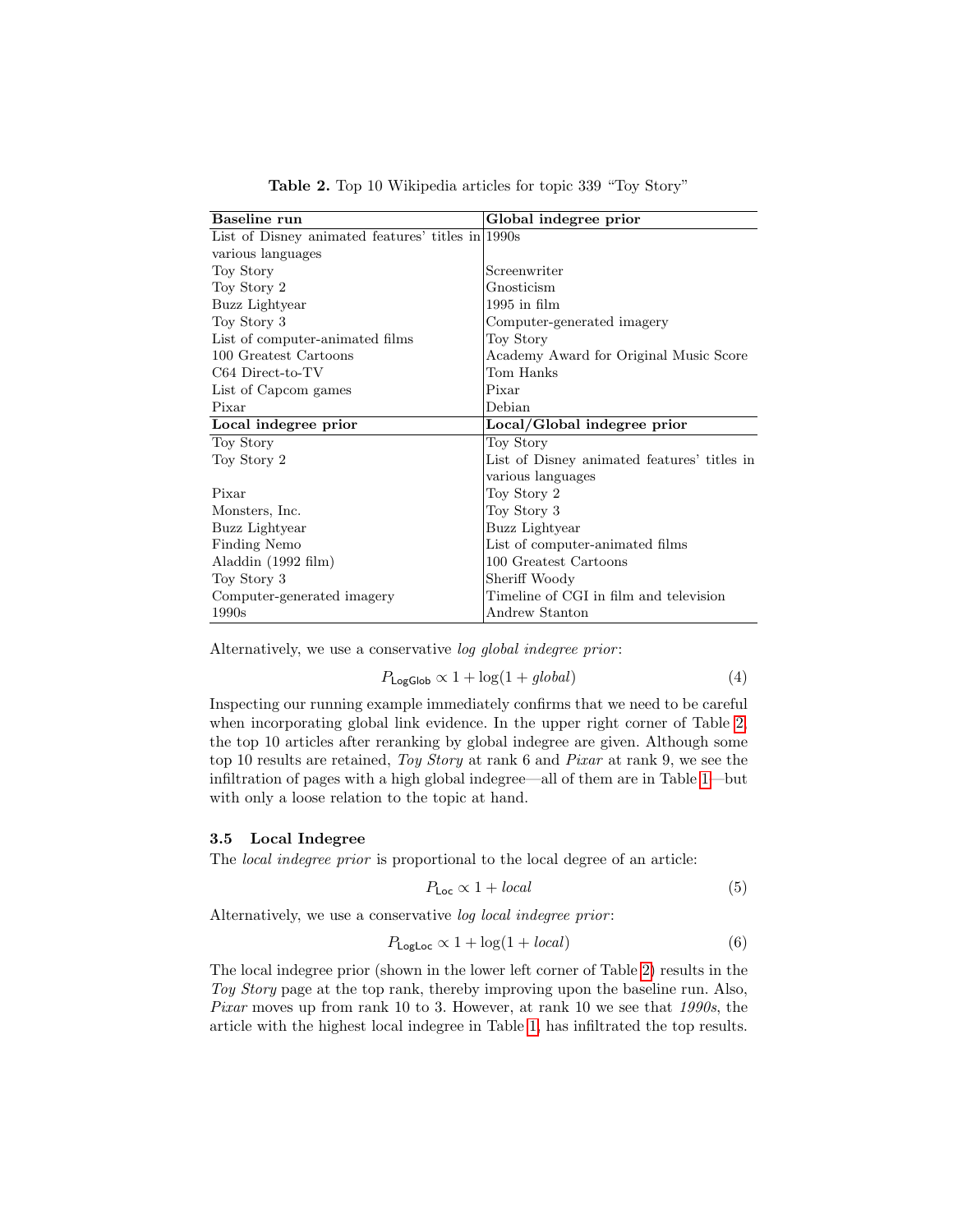<span id="page-8-1"></span>Table 3. Results of link evidence on three INEX 2006 ad hoc retrieval tasks. Best scores are in bold-face. Significance levels are  $0.05$  ( $\star$ ),  $0.01$  ( $\star\star$ ), and  $0.001$  $(***).$ 

| Run ID                           | Thorough             |             | Focused        |             | Relevant in Context |             |
|----------------------------------|----------------------|-------------|----------------|-------------|---------------------|-------------|
|                                  | MAep, off            |             | $nxCG@10.$ off |             | MAgP                |             |
| Baseline                         | $\vert 0.0353 \vert$ |             | 0.3364         |             | 0.1545              |             |
| Global Indegree                  | 0.0267               | $-24.40***$ | 0.1979         | $-41.16***$ | 0.1073              | $-30.57***$ |
| Log Global Indegree              | 0.0335               | $-4.99$     | 0.3066         | $-8.87**$   | 0.1352              | $-12.50***$ |
| Local Indegree                   | 0.0405               | $+14.75*$   | 0.3218         | $-4.34$     | 0.1467              | $-5.02*$    |
| Log Local Indegree               | 0.0418               | $+18.46***$ | 0.3460         | $+2.85$     | 0.1515              | $-1.96$     |
| $Local/Global$ Indegree $0.0463$ |                      | $+31.08***$ | 0.3629         | $+7.88**$   | 0.1576              | $+1.99*$    |

#### 3.6 Local/Global Indegree

We can also weight the importance of observing local links by their number of global links—basically a  $tf \cdot idf$  weighting of link evidence [\[16\]](#page-11-15). The combined local/global indegree prior is calculated as:

$$
P_{\text{LocGlob}} \propto 1 + \frac{local}{1 + global} \tag{7}
$$

The combination prior (lower right corner of Table [2\)](#page-7-0) improves further on the original top 10 by ranking Toy Story as the top articles and moving Toy Story 3 from rank 5 to 4. Also, some unrelated articles like C64 Direct-to-TV and List of Capcom games are replaced by closer related articles, Timeline of CGI in film and television and Andrew Stanton (one of the writers of Toy Story).

Summarizing, we defined a number of ways—global, local, and combined local/global indegree—to incorporate link evidence into the retrieval model. The different indegree priors correspond to different levels of sensitivity to the local context of the topic of request.

# <span id="page-8-0"></span>4 Experimental Results

In this section, we discuss the results of applying the degree priors to three of the INEX 2006 Ad Hoc retrieval Tasks.

#### 4.1 Baseline

Our baseline run is a standard language model run, using an index containing all the XML elements of the Wikipedia XML Collection [\[17\]](#page-11-16). The scores of the baseline run are in Table [3.](#page-8-1)

For the INEX 2006 Thorough task, where the aim is to estimate the relevance of individual XML elements, this run scores 0.0353 on the official MAep measure.[5](#page-8-2) For the Focused task, no overlapping elements are allowed and we

<span id="page-8-2"></span><sup>5</sup> Mean average effort/precision (MAep) is a generalized MAP-like measure; normalized extended cumulative gain (nxCG@10) is resembling to precision at rank 10; mean average generalized precision (MAgP) is a version of MAP with partial scores per article. See [\[18\]](#page-11-17) for details of the INEX 2006 measures.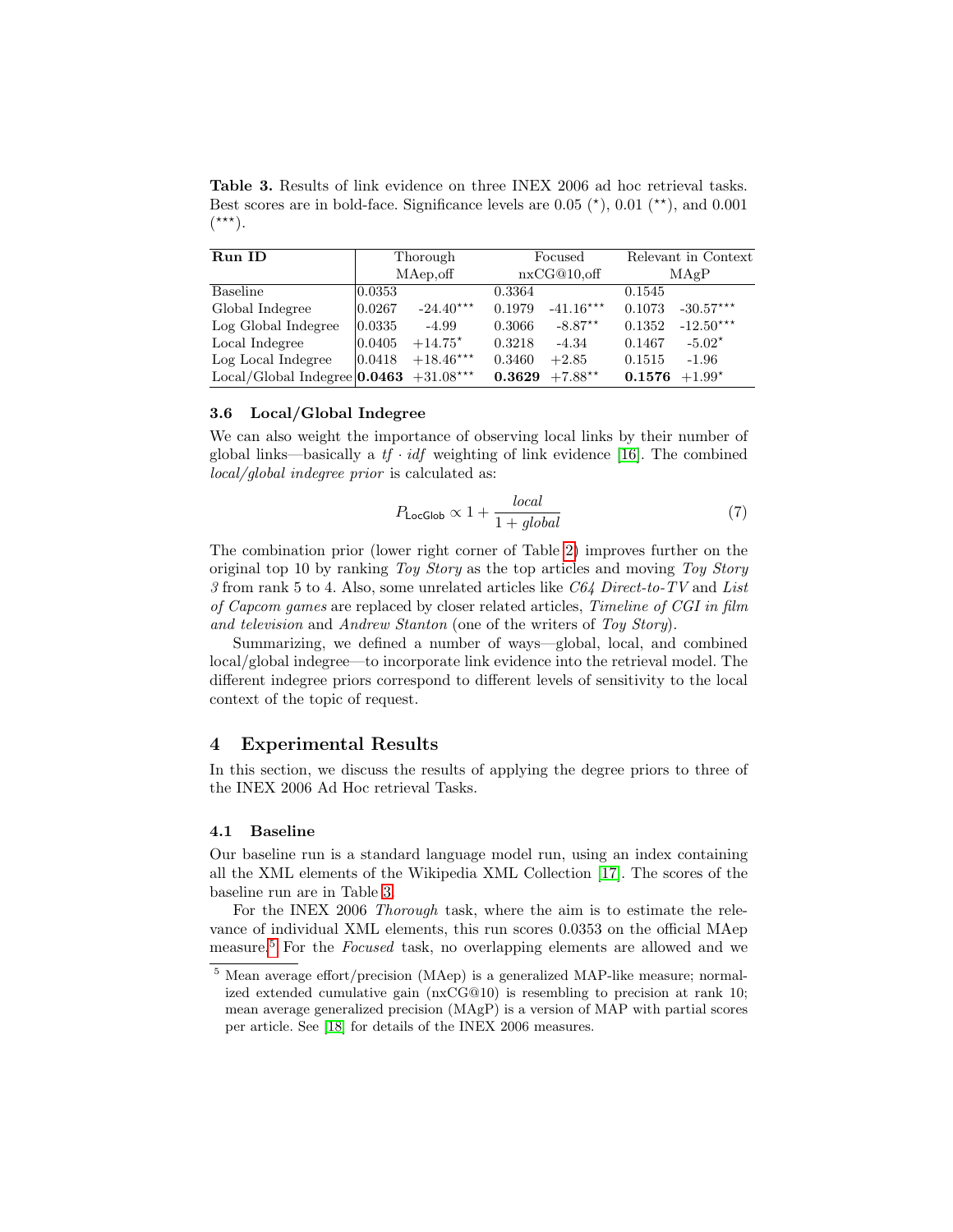post-process the Thorough run using a top-down list-based removal of elements partially overlapping with earlier seen results. That is, we traverse the list topdown, and simply remove any element that is an ancestor or descendant of an element seen earlier in the list. The resulting run scores 0.3364 on the official nxCG@10 measure. Finally, for the Relevant in Context task, there is a further restriction that articles may not be interleaved and, again, we post-process the Focused run using a top-down list-based clustering of results per retrieved article. The resulting run scores 0.1545 on the official MAgP measure.

### 4.2 Global Indegree

Now, we turn our attention to global indegree. The results are negative: both the global indegree prior and the log global indegree prior lead to loss of performance for all three tasks. The decrease in performance is significant (bootstrap test, one-tailed) for all cases except for the log global indegree prior and the Thorough task. A plausible explanation is suggested by looking at Table [2.](#page-7-0) The original top 10 articles of the baseline run are infiltrated by non-relevant documents with high global indegrees—important pages, but off-topic.

### 4.3 Local Indegree

Next, we try the local link evidence, and use the (log) local indegree prior. The results are mixed. The local indegree prior leads to a significant gain in performance for Thorough (15%), but a loss for Focused (-4%) and for Relevant in Context (-5%). The more conservative log local indegree prior fares better and leads to a gain in performance for Thorough  $(18\%,$  significant at  $p < 0.001$ ) and for Focused  $(3\%)$ , but still a loss for Relevant in Context  $(-2\%)$ . Although the scores are much better than for the global indegree, there is still no overall improvement. This may still be due to the infiltration of non-relevant documents with high local indegrees. Since the local indegrees are generally much lower than global indegrees—with  $N = 100$  the maximal local indegree is 99—the infiltration effect is also much smaller.

# 4.4 Local/Global Indegree

Finally, we experiment with the combined prior. Here the situation is quite different. For the Thorough task, we see an improvement of 31%. For the Focused Task, we see and improvement of 8%. For the Relevant in Context Task, we get an improvement of 2%. For all three tasks, the improvement is significant. The combined prior seems to effectively take the local context into account, and is effective for improving ad hoc retrieval.

Summarizing, we experimented with the use of global, local, and combined local/global link evidence, and found that only the combined local/global prior leads to a significant improvement of retrieval effectiveness for all tasks.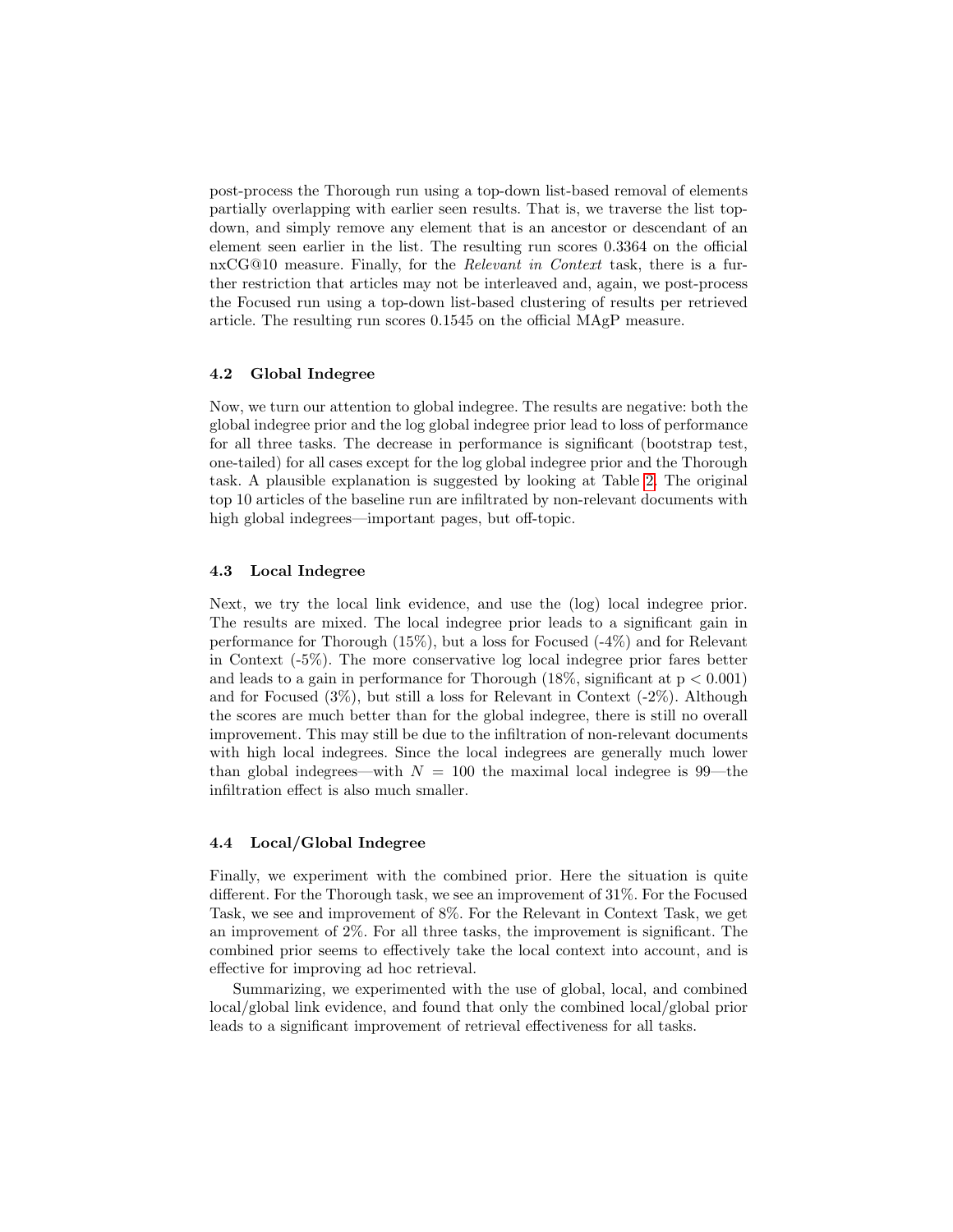# <span id="page-10-0"></span>5 Discussion and Conclusions

In this paper, we investigated the importance of link evidence in Wikipedia ad hoc retrieval. The link structure of Wikipedia is an interesting special case of hyperlinking on the Web at large: the links in Wikipedia are semantic—they link to other pages relevant to the local context. Our main aim is to find out if Wikipedia's link structure can be exploited to improve the ad hoc retrieval of relevant information.

Our first research question was:

– Can the degree structure of a semantically linked document collection be used as evidence for the relevance of ad hoc retrieval results?

We analysed the degree structure of Wikipedia pages, and of Wikipedia pages relevant for a particular set of ad hoc retrieval topics. Our findings are that pages with a high global indegree are more likely to be relevant than pages with a low global indegree. Since global link evidence may lead to the retrieval of important but off-topic pages, we also looked at local indegree considering only links between pages retrieved in response to a search request. Also here we saw that pages with a high local indegree are more likely to be relevant than pages with a low local indegree. So the answer to our first research question is yes: the Wikipedia link structure is a (possibly weak) indicator of relevance.

Our second research question was:

– Can global indegree, local indegree, or a combination of the two, be used effectively to rerank results in general ad hoc retrieval?

In order to answer this question, we have to operationalize how to incorporate link evidence into our retrieval model, and then conduct experiments that try to establish its utility. The link topology in itself is not sensitive to the query or local context. Put differently, if we browse following a sequence of links, the similarity to the source page will water down quickly. This is especially true for the global link structure, which may lead quickly to a loss of focus on the topic at hand and allow for the infiltration of authoritative but off-topic pages. The local link structure ensures that only links within the local context are awarded, but the ranking may still suffer from a similar bias on authoritativeness over topicality (although the effect will be less strong). Hence, this leads to a third way in which the number of local links is normalized by the number of global links (basically a  $tf \cdot idf$  weighting of link evidence). As it turns out, the use of global link evidence leads to a loss of performance, the use of local link evidence leads to mixed results, but the combined local/global link evidence leads to significant improvement of retrieval effectiveness. So, the answer to our second research question is also yes: if the link evidence is made sensitive to the local context we see an improvement of ad hoc retrieval effectiveness.

Earlier experiments at TREC using crawled Web data have failed to establish the utility of link evidence for ad hoc retrieval. In contrast with these TREC experiments, Wikipedia's link structure can help improve the effectiveness of ad hoc retrieval.